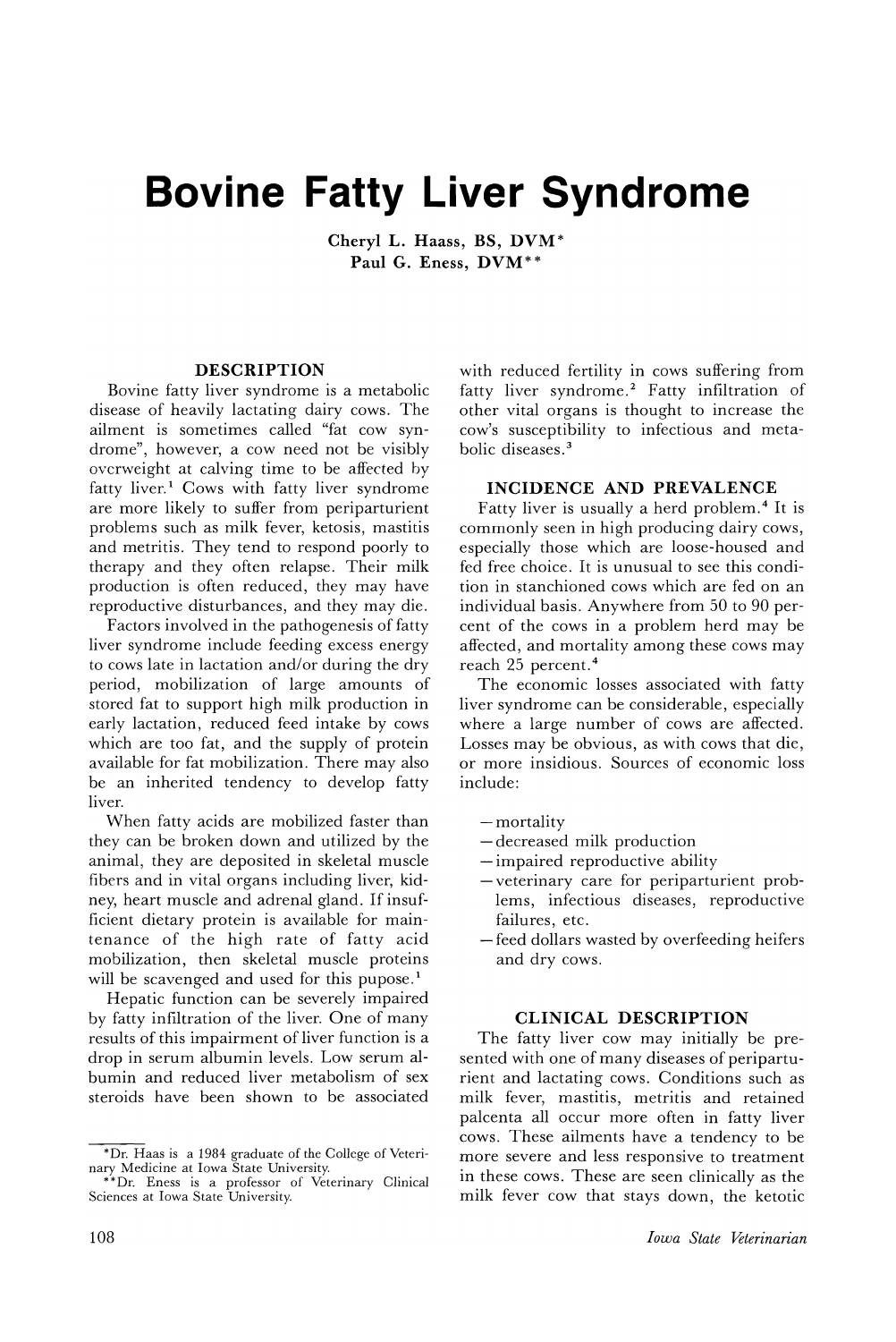cow that doesn't respond, the chronic and recurrent mastitis cows, and the repeat breeder that defies all treatment. They often relapse or go from one problem to another, their milk production drops off, and they frequently die.

While the particular cow in question may no longer be visibly obese at the time she is seen clinically, observation of the herd may reveal other animals, particularly dry and almost-dry cows, which are overweight.

#### **DIAGNOSIS**

Diagnosis of the fatty liver cow is usually difficult. Knowledge of a herd problem, assessment of management practices, and observation of the physical condition of other cows in the herd, especially dry cows, may suggest the possibility of fatty liver disease.

D seful laboratory findings include persistent ketonuria, increased BSP retention time, increased SDH and SGOT levels, and low serum albumin levels. Hyperglycemia with glucose intolerance, hypokalemia, and lowered serum glucocorticoid levels are all common laboratory findings. 6

Further information can be obtained by performing a percutaneous liver biopsy. Several samples may be taken and submitted for histopathological evaluation, and the tissue may be assayed for lipid content using copper sulfate solutions of two different specific gravities, 1.025 and 1.055, and water. Based on the bouyancy of the sample in each of the three media, lipid content may be assessed as >34%, 25-34%, 13-25%, or  $< 13\%$ .<sup>7</sup>

Unfortunately, many diagnoses are made at post-mortem; either the cow succumbs to some secondary problem, or she is culled for being a downer, a chronically sick cow, or for being open too long.

#### **TREATMENT**

Treating the cow with clinically severe fatty liver syndrome is almost invariably unrewarding. As with most ailments for which there is no definitive cure, numerous treatment regimes have been proposed. The approach to treatment will be divided into three categories for purposes of discussion: treatment during a crisis, treating the diseased liver, and prevention of future cases.

### **Treatment During A Crisis**

Treat the cow for the mastitis, milk fever, or other secondary problem in the usual ways, while confirming the diagnosis of fatty liver. Therapy should be quite vigorous, and usually must be prolonged – seven to ten or more days of active treatment. Glucose plays a key role in this therapy and should be administered in large amounts $-10\%$  or  $50\%$  dextrose IV, via a slow drip if possible, at a rate of 60 grams per hour, or the equivalent dose two or three times daily.<sup>6</sup> Insulin and potassium chloride may be administered to fight cellular glucose intolerance. Protamine zinc insulin (150- 200 units) is administered subcutaneously every 36-48 hours.<sup>6</sup> Adrenocorticotropic hormone, used to stimulate endogenous corticosteroid release, is preferable to administering exogenous corticosteroids. Intramuscular doses of ACTH are given as follows: 600 units on day 1, 400 units on days 2 and 3, none on day 4, and 200 units on day 5. Propylene glycol, 1-2 pints per day orally, as a glucose precursor, is given with the ACTH treatment. <sup>4</sup>

A variety of vitamins, lipotrophs, amino acids, minerals, appetite stimulants and other nutrient and non-nutrient substances have been tried and recommended for the treatment of a fatty liver crisis, but their efficacy is not proven. Choline chloride has been recommended at a dose of 50-100 grams per day for three days to encourage removal of fat from the liver. Vitamin E and selenium may have value as antioxidants. Oral cobalt sulfate solution and/or B complex vitamins are commonly used to stimulate the appetite.<sup>4</sup>

Antimicrobial drugs are indicated to help prevent secondary infections during recovery, since the fatty liver cow is more susceptible to infectious disease. It might be prudent, however, to select those antimicrobial agents which are less dependent on liver activation or elimination.

#### **Treating The Diseased Liver**

As with so many diseases where drug therapy is unrewarding, there are numerous proposed treatments for bovine fatty liver disease. The severely affected liver has only limited ability to regain its normal function. When treating cows with suspected or confirmed liver disease, the practitioner must take care not to over-tax the liver with drugs.<sup>8</sup>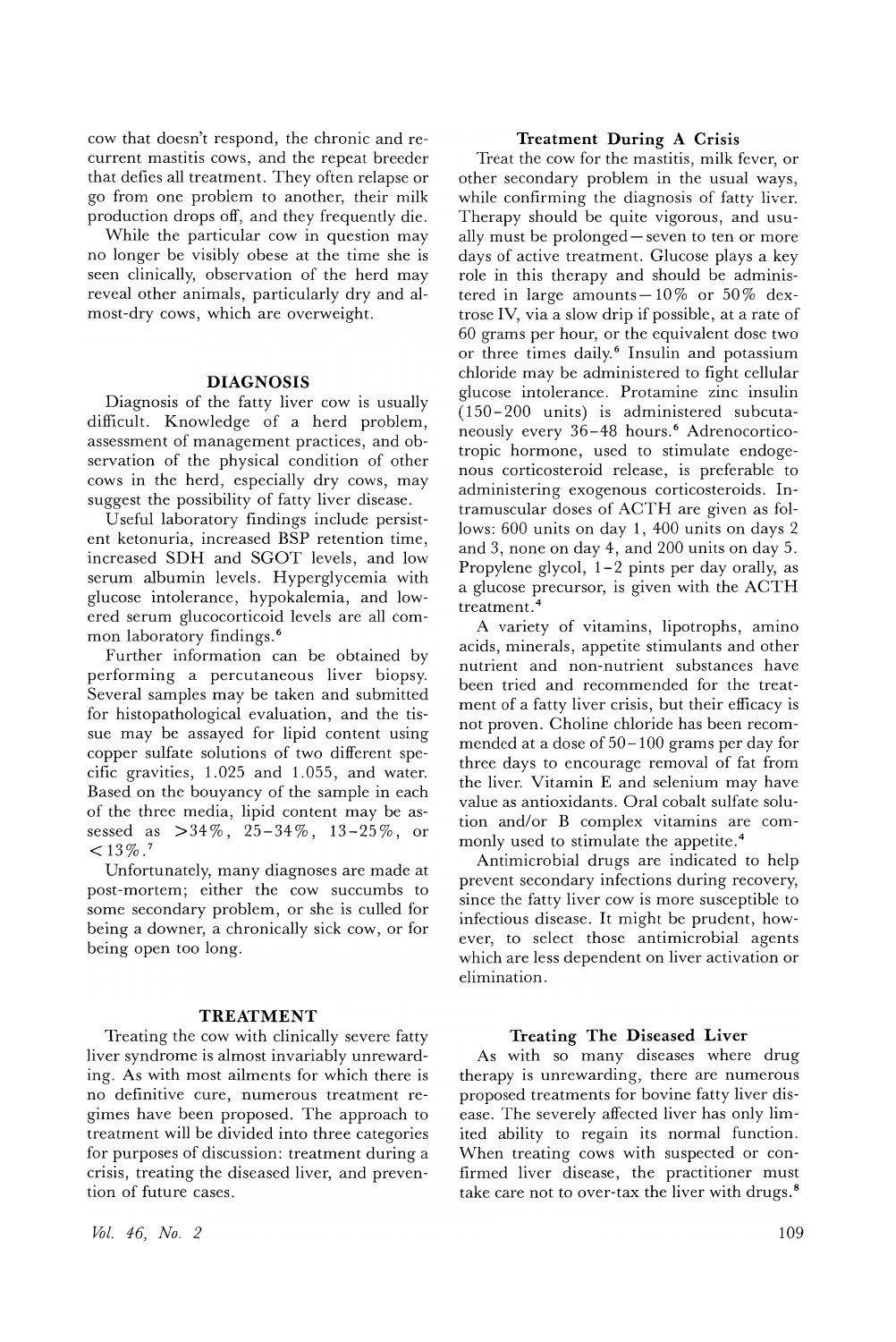A shortage of highly unsaturated phospholipids has been shown experimentally to result in fatty liver disease. Choline is the cofactor required for formation of these essential phospholipids. <sup>6</sup> Lipotropic agents such as choline and methionine may be used in an attempt to remove fat from liver cells, slow down fat deposition, or prevent further damage. The suggested dose for choline in adult dairy cows is 1-8 grams and methionine, 20-30 grams. There is no proof that the use of lipotropic agents is of any value when there is no proven deficiency of the given agent, except for choline, which has a definite role in the clinical management of fatty liver syndrome. <sup>9</sup> ACTH appears to be helpful in the control of fatty liver syndrome.<sup>8</sup> However, while endogenous or exogenous corticosteroids help reduce fat stores and increase gluconeogenesis and are beneficial to the fatty liver cow, they also tend to antagonize the effects of insulin, decrease cellular utilization of glucose, and increase protein catabolism. <sup>10</sup> An inverse relationship has been shown to exist between plasma corticosteroid levels and milk production, but the effect on milk production of artificially increased endogenous or exogenous corticosteroid levels is not well defined. <sup>11</sup>

Vitamin K is important in the management of animals with liver disease. The normal liver stores vitamin K, which may become significantly depleted in liver disease. B-complex vitamins are sometimes used in cases of fatty liver disease to supply cofactors of metabolism and to help stimulate the animal's appetite. Vitamin E and selenium are sometimes used, as their anti-oxidant effects help protect the liver.

A high=energy, low~protein ration is essential during the treatment of fatty liver disease. The cow may have to be force-fed. If she survives, she should have access to hay and/or pasture while she recuperates.<sup>6</sup> Oral potassium supplementation may be needed if body stores of potassium have been depleted by the illness.

## **PREVENTION**

Once the existence of a fat metabolism problem has been established in a herd, the best "cure" is the prevention of future cases. This can best be handled by modifying the way in which cows are fed, as well as what they are fed.

Division of the herd into feeding groups is very important. Bred heifers, dry cows, high producing cows, and late lactation cows should be fed in separate groups. In most cases, the separation will be physical, in the form of fences and pens, but in some dairies it may involve the use of newer feeding systems, such as those which are controlled by a signaling unit worn around the cow's neck.

The details of dairy cow nutrition are beyond the scope of this paper, but the following tips may be helpful.

Ideally, heifers should be bred at 15 months of age to calve at 24 months. If heifers remain open for too long, they tend to become fat. While bred heifers are still growing and need a good plane of nutrition, they should never be allowed to become fat. A ration containing about 10% crude protein and consisting mainly of forages, with little or no grain or silage, is sufficient for pregnant heifers.

A 60 day dry period is considered optimum for best efficiency and milk production. The dry period is the time for cows to replenish their body stores and to prepare themselves for the next lactation. Longer dry periods are inefficient and can result in cows gaining excess weight. If there are overweight cows in the herd, this is the best time to attempt to thin them down. Dry cows can be maintained on relatively low-energy, low-protein forages until the last few weeks of pregnancy, when they should be started on a concentrate mix with very low calcium levels to allow the rumen to adjust to grain feeding and to help prevent milk fever.

While it is true that lactating cows require large amounts of energy and protein for milk production, the concept of 'challenge feeding' is sometimes carried too far. On the other hand, this is definitely not the time for an overweight cow to be losing weight, since this could precipitate a fatty liver crisis. She should be maintained and handled carefully until she dries off, if possible. As an example, a 1500 pound Holstein cow producing about 90 pounds of milk per day with 3.5 % butterfat would require 3.8 kilograms of total protein and 17 kilograms of total digestible nutrients daily.12 This is quite a bit of nutrition to pack into the weight of feed that a cow is capable of consuming in one day. Some work with a pencil will prove that while it is difficult, but not impossible, to fatten a lactating cow, it can be difficult not to fatten a dry cow.